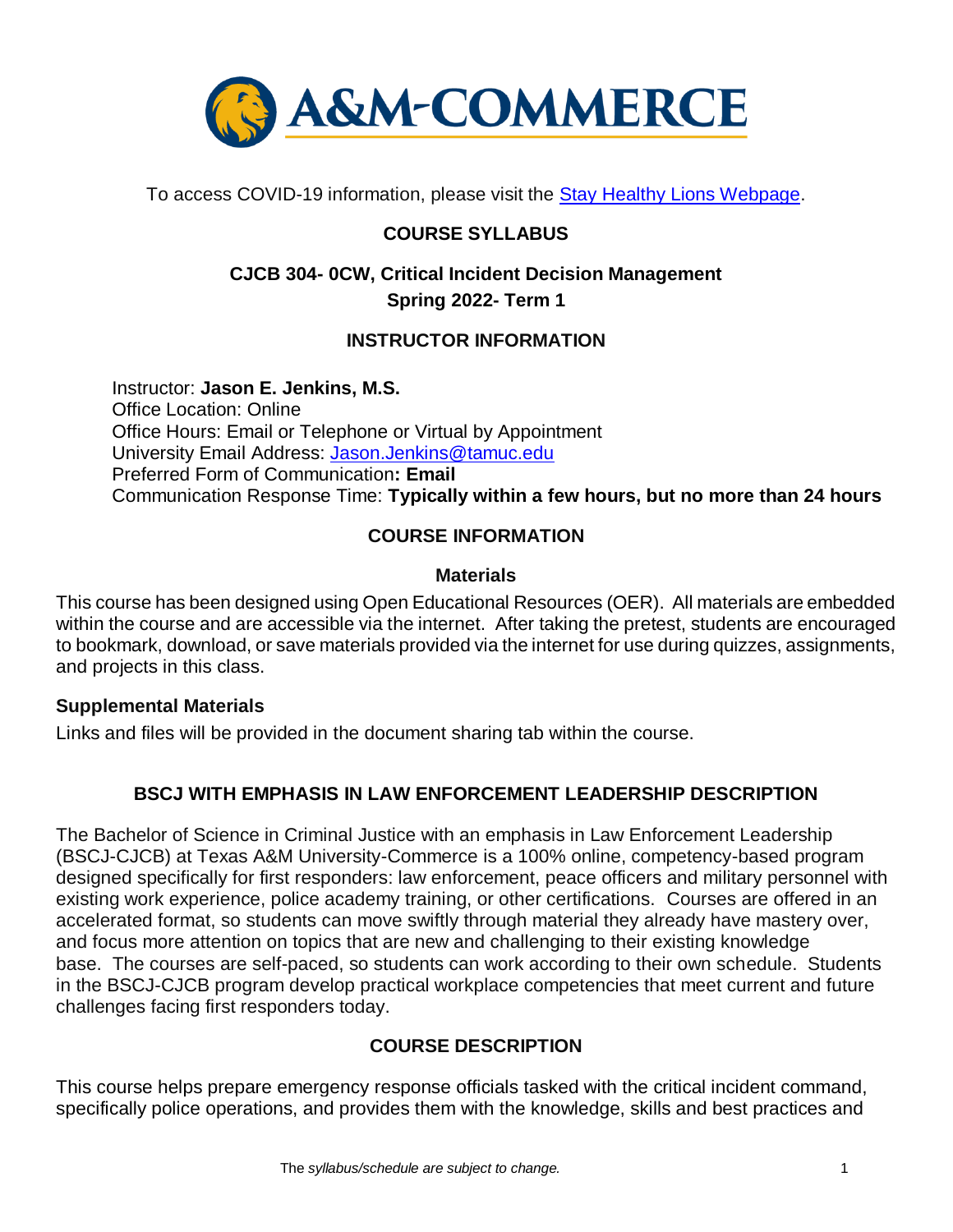procedures essential to the effective and efficient planning and direction of such operations in crisis situations.

This course has been designed to strengthen your skills involving managing critical incidents for public safety professionals. This class will provide you an opportunity to review some high-profile critical incidents as well as assess your own strengths and identify areas for improvement when handling critical incidents. This class only provides a cursory look at managing critical incidents and in no way represents the manner in which all critical incidents should be managed. Students are encouraged to follow all policies and procedures within their department.

**Module 1** discusses the definition of a critical incident, discusses the differences between incidents and events, provides common terminology utilized in critical incidents, and highlights examples of critical incidents.

**Module 2** looks at critical incident case studies and provides an opportunity to learn from others.

**Module 3** provides information that might be helpful for police leaders who are or could be charged with leading a critical incident, discusses the three phases of managing critical incidents, discusses the 5 C's of Critical Incidents, outlines the priority of life for critical incidents, and provides information about the Rescue Task Force model.

**Module 4** discusses the role and importance of conducting critical incident debriefs. It also covers the reasons why it is important to debrief critical incidents, differentiates between an Incident debrief and a Critical Incident Stress Debriefing, provides the elements of a debrief and allows the student an opportunity to review a critical incident and create a debrief of the incident.

\*This class only provides a cursory look at managing critical incidents and in no way represents the manner in which all critical incidents should be managed. Students are encouraged to follow all policies and procedures within their department.

# **STUDENT LEARNING OUTCOMES**

Completion of this course provides the student with the knowledge to:

- 1. Understand the Different kinds of critical incidents.
- 2. Critically evaluate critical incidents.
- 3. Analyze critical incidents from a leadership perspective.
- 4. Lead a critical incident debrief.

This course will build mastery toward each of these competencies:

- 1. Communication
- 2. Critical Thinking/ Decision Making
- 3. Leadership

# **REGULAR AND SUBSTANTIVE COURSE INTERACTION**

The *syllabus/schedule are subject to change.*  $\overline{2}$ As a general guide, students enrolled in a three semester hour course should spend one hour engaged in instructional activities and two to three hours on out-of-class work per week in a traditional semester. Students are expected to double this effort of engagement given that this course is being delivered in a seven-week term. Educational activities in this course are designed to ensure regular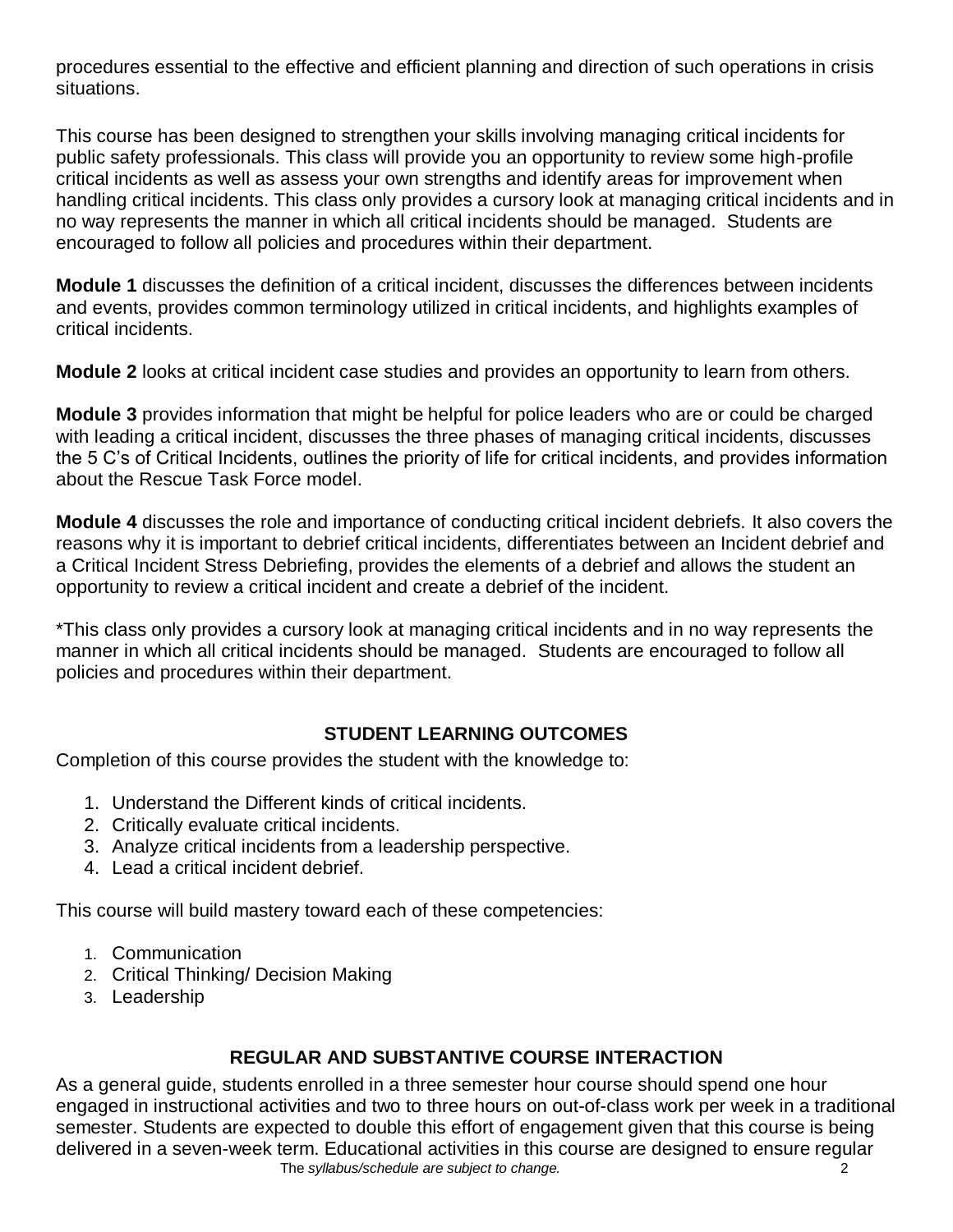and substantive interaction between students and faculty to ensure that students are able to demonstrate competency.

# **COURSE REQUIREMENTS**

**Minimal Technical Skills Needed:** Students will need reliable computer and internet access for this course. Students must be able to effectively use myLeo email, myLeo Online D2L, and Microsoft Office.

**Instructional Methods:** This course is an online course. To be successful in this course, all content and course modules should be read and reviewed. All assignments and quizzes (both graded and not graded) must be completed. Please contact the instructor by email for any assistance.

**Student Responsibilities or Tips for Success in the Course:** To be successful in this course, all content and course modules should be read and reviewed. All assignments and quizzes (both graded and not graded) should be completed. Please contact the instructor by email for any assistance.

### **ASSESSMENT**

Students must achieve 80% or higher for the posttest and both assignments to demonstrate competency and pass the course.

### **Course Pre-test**

The purpose of the pre-test is to provide a baseline understanding of your knowledge in this competency. The pre-test is required before you begin studying course materials. If you do not make at least 80% on the pre-test, students will be expected to complete assignments, quizzes, and other course content to prepare for the post-test and culminating project.

| <b>Content</b> | <b>Description</b>                                                                                                                                                                                                                                                                                                                             | <b>Value</b> | <b>Notes</b>                                                                                                                                      |
|----------------|------------------------------------------------------------------------------------------------------------------------------------------------------------------------------------------------------------------------------------------------------------------------------------------------------------------------------------------------|--------------|---------------------------------------------------------------------------------------------------------------------------------------------------|
| Pre-test       | This is the initial assessment<br>in the course to provide a<br>baseline understanding of a<br>student's knowledge of the<br>course content and<br>competencies. Pretests are<br>taken once and should be<br>completed upon the first<br>couple of days of a CBE<br>academic term or entry into a<br>course if a student is an<br>accelerator. | 100 points   | Required before completing any<br>other work in the course. The<br>grade on the pre-test does not<br>count in the final grade for this<br>course. |

# **Learning Objective Discussion Post**

In Module 2, you will provide a discussion post providing a brief overview of a critical incident that you were either involved in or have detailed knowledge of. This is a requirement, but is not graded.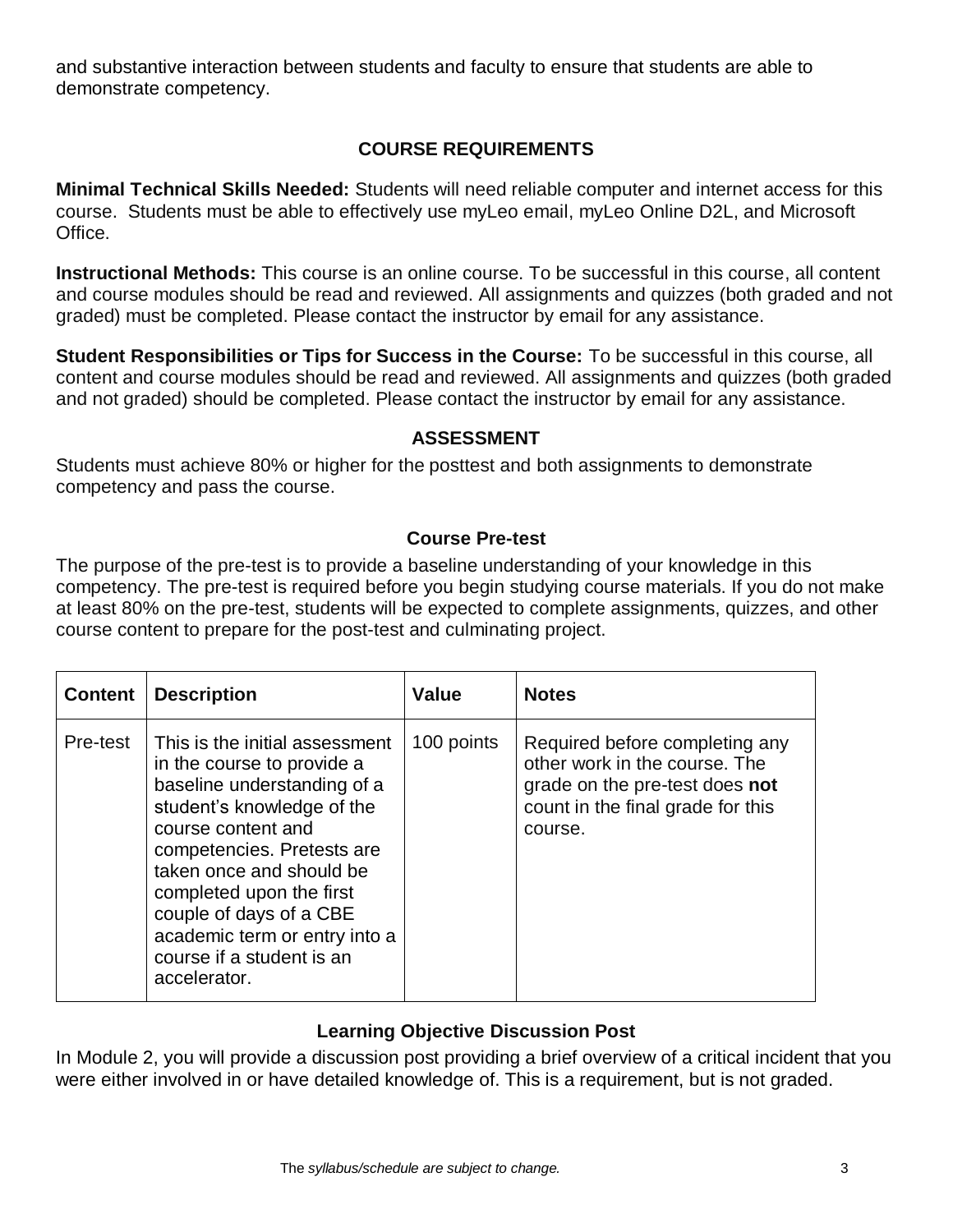# **Learning Objective Quizzes**

A brief assessment at the end of modules 1, 3, & 4 that are intended to emphasize key concepts, theories, processes, etc., introduced in the Learning Objective Module. Although each quiz is required, the grades will not be calculated towards the final grade.

# **Course Post-test**

The end-of-course comprehensive exam that assesses student knowledge and understanding of major concepts, theories, processes, etc., in the course. A **score of 80% or higher is required** to demonstrate competency.

| <b>Content</b> | <b>Description</b>                                                                                                             | <b>Value</b> | <b>Notes</b>                                                                                                                          |
|----------------|--------------------------------------------------------------------------------------------------------------------------------|--------------|---------------------------------------------------------------------------------------------------------------------------------------|
|                | Post-test   Measures your competency<br>of learning outcomes through<br>essay, short answer, and<br>multiple-choice questions. | 100 points   | Required and you must score<br>80% or higher. You have up to<br>three attempts.<br>DUE: Last day of week 7,<br>Friday by 11:59 PM CST |

If you score less than 80% on the post-test, you will have an opportunity to review the material and retake the post-test two additional times. If the posttest score is less than 80% within three attempts, students will receive a grade of "F" in the course and will be required to retake the course in the new term. Students who fail the posttest should review feedback from the instructor before reattempting the posttest.

# **Culminating Projects**

The culminating projects assess your knowledge of terms and the application of concepts presented in this course. A **score of 80% or higher is required** to demonstrate competency.

# **Assignment 1**

Read one of the critical incident case studies supplied in Module 2. Provide a brief overview of the incident and then highlight the response from public safety. Make sure you answer the following questions: What are some things the responding agencies did that were good? What are some things the responding agencies could have done differently? How was the public safety response of this incident received by the public? How will you utilize this information to assist you in handling critical incidents?

Assignment 1 should be 3-5 pages in length (not counting title & references pages) and should be written in APA format. Information regarding APA format will be provided in the class announcements. A score of 80% or higher on this assignment is required.

| <b>Grading Rubric</b>                                                          |                                                       |                                                   |                        |                         |
|--------------------------------------------------------------------------------|-------------------------------------------------------|---------------------------------------------------|------------------------|-------------------------|
| 90 points                                                                      | 80 points                                             | 70 points                                         | 60 points              | 0 points                |
| Assignment is<br>well developed<br>and addresses<br>all aspects.<br>Meets page | Assignment is<br>adequate and<br>briefly<br>addresses | Assignment<br>does not<br>address all<br>aspects. | Assignment is<br>late. | Assignment is not done. |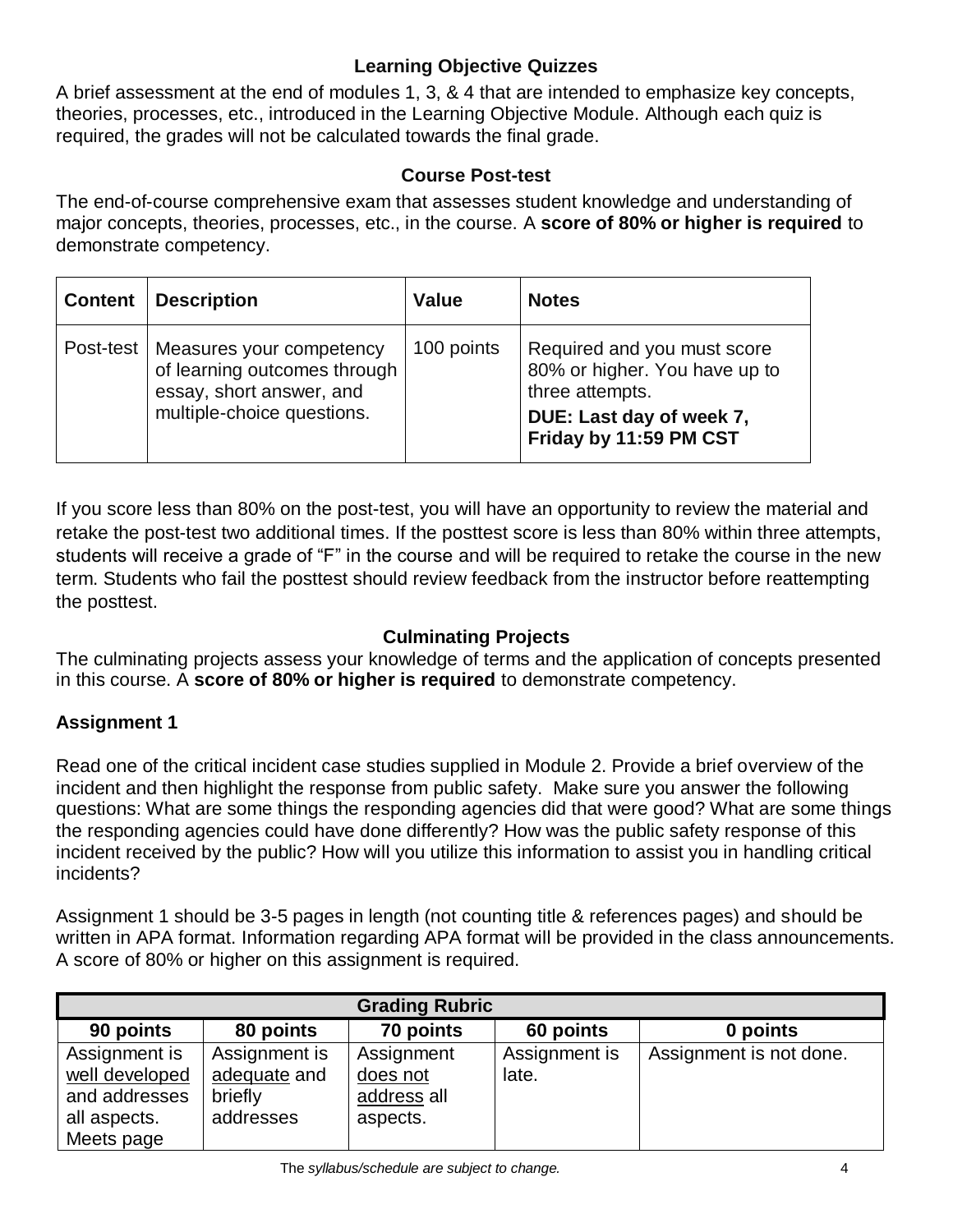| <b>Grading Rubric</b> |                 |                 |                |                            |
|-----------------------|-----------------|-----------------|----------------|----------------------------|
| length                | relevant        |                 |                |                            |
| requirements          | aspects.        |                 |                |                            |
| 10 points             | 10 points       | 10 points       | 5 points       | 0 points                   |
| Provides              | Provides        | Provides        | Only provides  | Does not provide citations |
| accurate              | accurate        | accurate        | some citations | where required.            |
| citations where       | citations where | citations where | where          |                            |
| applicable.           | applicable.     | applicable.     | applicable.    |                            |

### **Assignment 2**

Think about a critical incident that you have been involved in (or have knowledge of) and create a short debrief of the incident. Make sure that you answer the questions found in the Module 4 PowerPoint. What happened? What did we do? Why did we do what we did? What can we do different or better next time?

Video yourself (filling the role of Incident Commander) conducting the debrief of the incident and upload it here. The video should be a minimum of 5-7 minutes in length. In order to get around the size limitations, it is recommended that you host the video on OneDrive, Google Drive, or YouTube. Please make sure your video settings are "unlisted" and not "private", as I will be unable to view it. Depending upon where you host it, you might need to "share" it with me. You will need to put the link to your video inside of a Word document or embed it into a PowerPoint. A score of 80% or higher on this assignment is required.

| *Both Assignments MUST be submitted by 5:00 PM on Wednesday of Week 7.* |  |  |
|-------------------------------------------------------------------------|--|--|
|                                                                         |  |  |

| <b>Content</b> | <b>Description</b>                                                                                    | <b>Value</b> | <b>Notes</b>                                                                                                                                         |
|----------------|-------------------------------------------------------------------------------------------------------|--------------|------------------------------------------------------------------------------------------------------------------------------------------------------|
| Project        | Measures your competency<br>of learning outcomes the<br>completion of a competency-<br>based project. | 100 points   | Required and you must score<br>80% or higher. You have up<br>to three attempts.<br>DUE DATE if you want<br>feedback for revisions: End<br>of week 6. |

If students score less than 80% on the culminating projects, they will have an opportunity to review the material and resubmit the project up to two additional times. If the culminating project is less than 80% within three attempts, students will receive a grade of "F" in the course and will be required to retake the course in the new term.

#### **GRADING**

A score of 80% or higher on both Culminating Projects and the Posttest is required to demonstrate competency and receive credit for the course. The following items will be used to calculate the final grade in the course.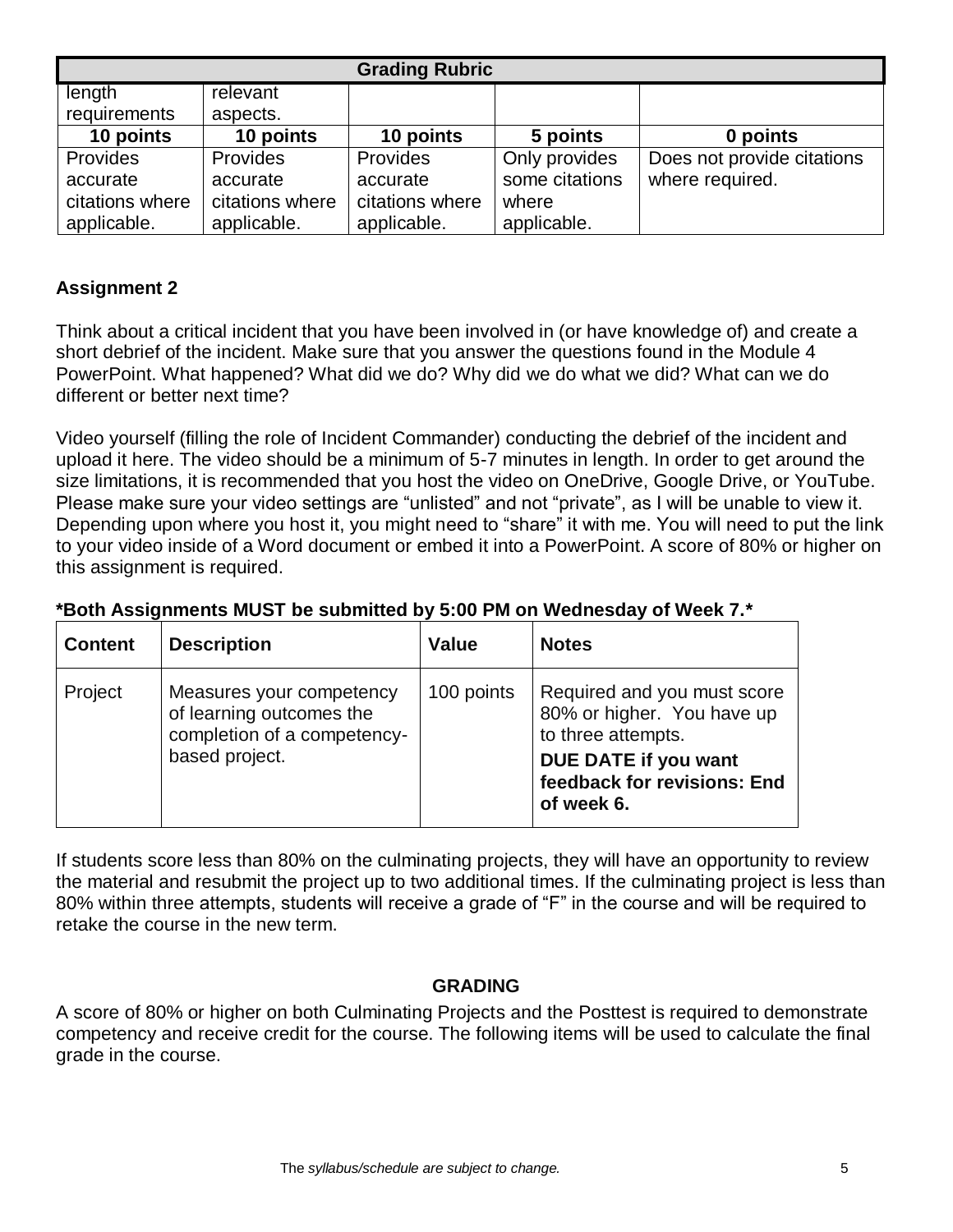| <b>Item</b>                           | <b>Worth</b>      |
|---------------------------------------|-------------------|
| <b>Posttest</b>                       | 100 points        |
| <b>Culminating Project Assignment</b> | 100 points        |
| <b>Culminating Project Assignment</b> | 100 Points        |
| Total                                 | <b>300 Points</b> |

## **Grading Scale**

 $A = 90\% - 100\%$  $B = 80\% - 89\%$  $F = 79%$  or Below

# **TECHNOLOGY REQUIREMENTS**

### **LMS**

All course sections offered by Texas A&M University-Commerce have a corresponding course shell in the myLeo Online Learning Management System (LMS). Below are the technical requirements

Learning Management System (LMS) Requirements: View the [Learning Management System Requirements Webpage.](https://community.brightspace.com/s/article/Brightspace-Platform-Requirements)

LMS Browser Support: Learn more on the [LMS Browser Support Webpage.](https://documentation.brightspace.com/EN/brightspace/requirements/all/browser_support.htm)

YouSeeU Virtual Classroom Requirements: Visit the [Virtual Classroom Requirements Webpage.](https://support.youseeu.com/hc/en-us/articles/115007031107-Basic-System-Requirements)

# **ACCESS AND NAVIGATION**

You will need your campus-wide ID (CWID) and password to log into the course. If you do not know your CWID or have forgotten your password, contact the Center for IT Excellence (CITE) at 903.468.6000 or [helpdesk@tamuc.edu](mailto:helpdesk@tamuc.edu)**.**

**Note:** Personal computer and internet connection problems do not excuse the requirement to complete all course work in a timely and satisfactory manner. Each student needs to have a backup method to deal with these inevitable problems. These methods might include the availability of a backup PC at home or work, the temporary use of a computer at a friend's home, the local library, office service companies, Starbucks, a TAMUC campus open computer lab, etc.

# **COMMUNICATION AND SUPPORT**

If you have any questions or are having difficulties with the course material, please contact your Instructor.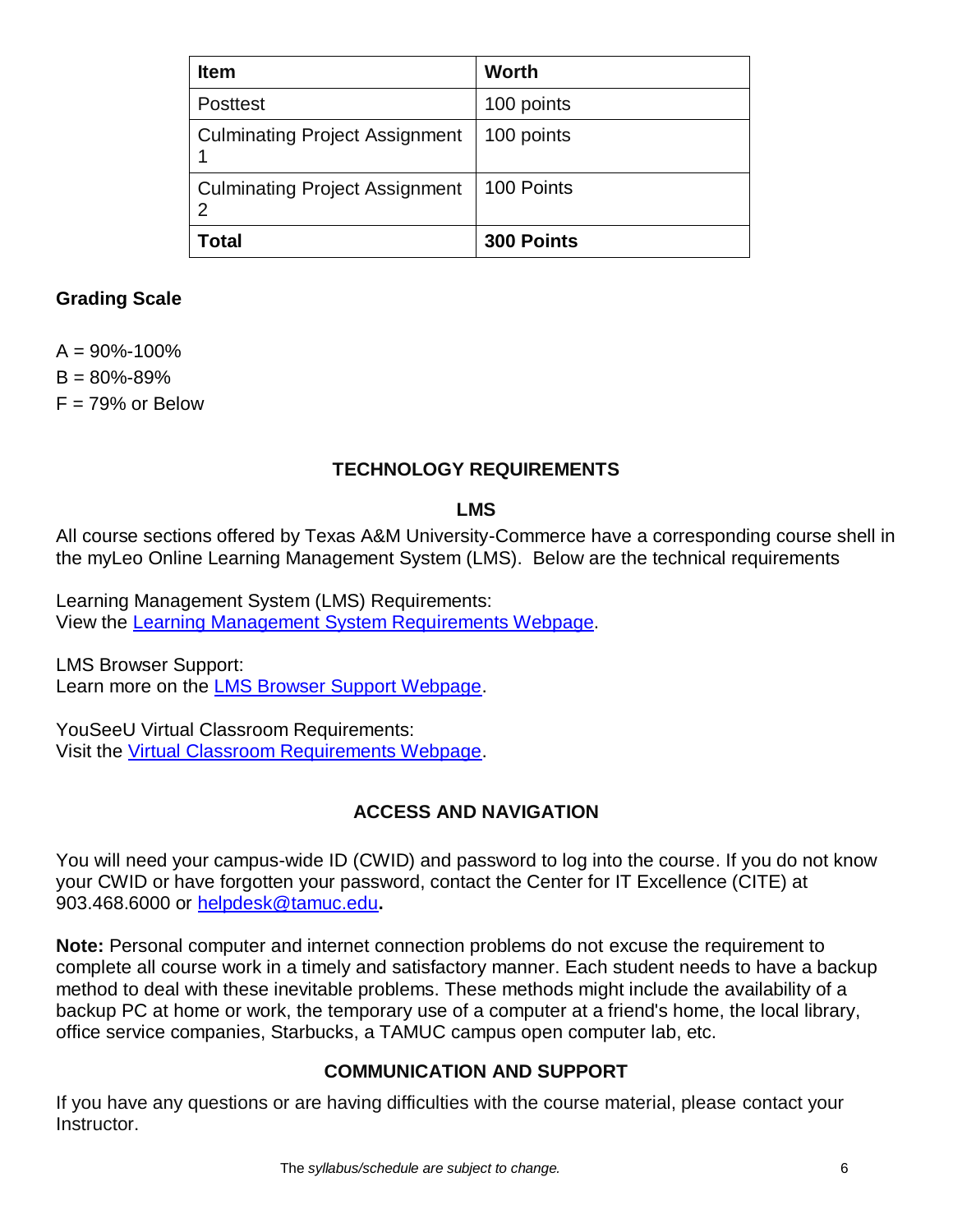### **Technical Support**

If you are having technical difficulty with any part of Brightspace, please contact Brightspace Technical Support at 1-877-325-7778. Other support options can be found on the [Brightspace Support Webpage.](https://community.brightspace.com/support/s/contactsupport)

#### **Interaction with Instructor Statement**

This is an online course; therefore, expect most communication to be online as well. Correspondence will always be through university email (your "myLeo" mail) and announcements in myLeo online (D2L). The instructor will make every effort to respond to emails within 24 hours. Students are encouraged to check university email daily.

# **COURSE AND UNIVERSITY PROCEDURES/POLICIES**

### **Syllabus Change Policy**

The syllabus is a guide. Circumstances and events, such as student progress, may make it necessary for the instructor to modify the syllabus during the semester. Any changes made to the syllabus will be announced in advance.

### **Student Conduct**

All students enrolled at the University shall follow the tenets of common decency and acceptable behavior conducive to a positive learning environment. The Code of Student Conduct is described in detail online in the [Student Guidebook.](http://www.tamuc.edu/Admissions/oneStopShop/undergraduateAdmissions/studentGuidebook.aspx)

Students should also consult the [Rules of Netiquette Webpage](https://www.britannica.com/topic/netiquette) for more information regarding how to interact with students in an online forum.

# **TAMUC Attendance**

For more information about the attendance policy, please view the **Attendance Webpage** and the [Class Attendance Policy](http://www.tamuc.edu/aboutUs/policiesProceduresStandardsStatements/rulesProcedures/13students/academic/13.99.99.R0.01.pdf)

#### **Academic Integrity**

Students at Texas A&M University-Commerce are expected to maintain high standards of integrity and honesty in all of their scholastic work. For more details and the definition of academic dishonesty see the following procedures:

[Undergraduate Academic Dishonesty P](http://www.tamuc.edu/aboutUs/policiesProceduresStandardsStatements/rulesProcedures/13students/undergraduates/13.99.99.R0.03UndergraduateAcademicDishonesty.pdf)olicy [Undergraduate Student Academic Dishonesty Form](http://www.tamuc.edu/aboutUs/policiesProceduresStandardsStatements/rulesProcedures/documents/13.99.99.R0.03UndergraduateStudentAcademicDishonestyForm.pdf)

#### **Students with Disabilities-- ADA Statement**

The Americans with Disabilities Act (ADA) is a federal anti-discrimination statute that provides comprehensive civil rights protection for persons with disabilities. Among other things, this legislation requires that all students with disabilities be guaranteed a learning environment that provides for reasonable accommodation of their disabilities. If you have a disability requiring an accommodation, please contact:

#### **Office of Student Disability Resources and Services**

Texas A&M University-Commerce Velma K. Waters Library Rm 162 Phone (903) 886-5150 or (903) 886-5835 Fax (903) 468-8148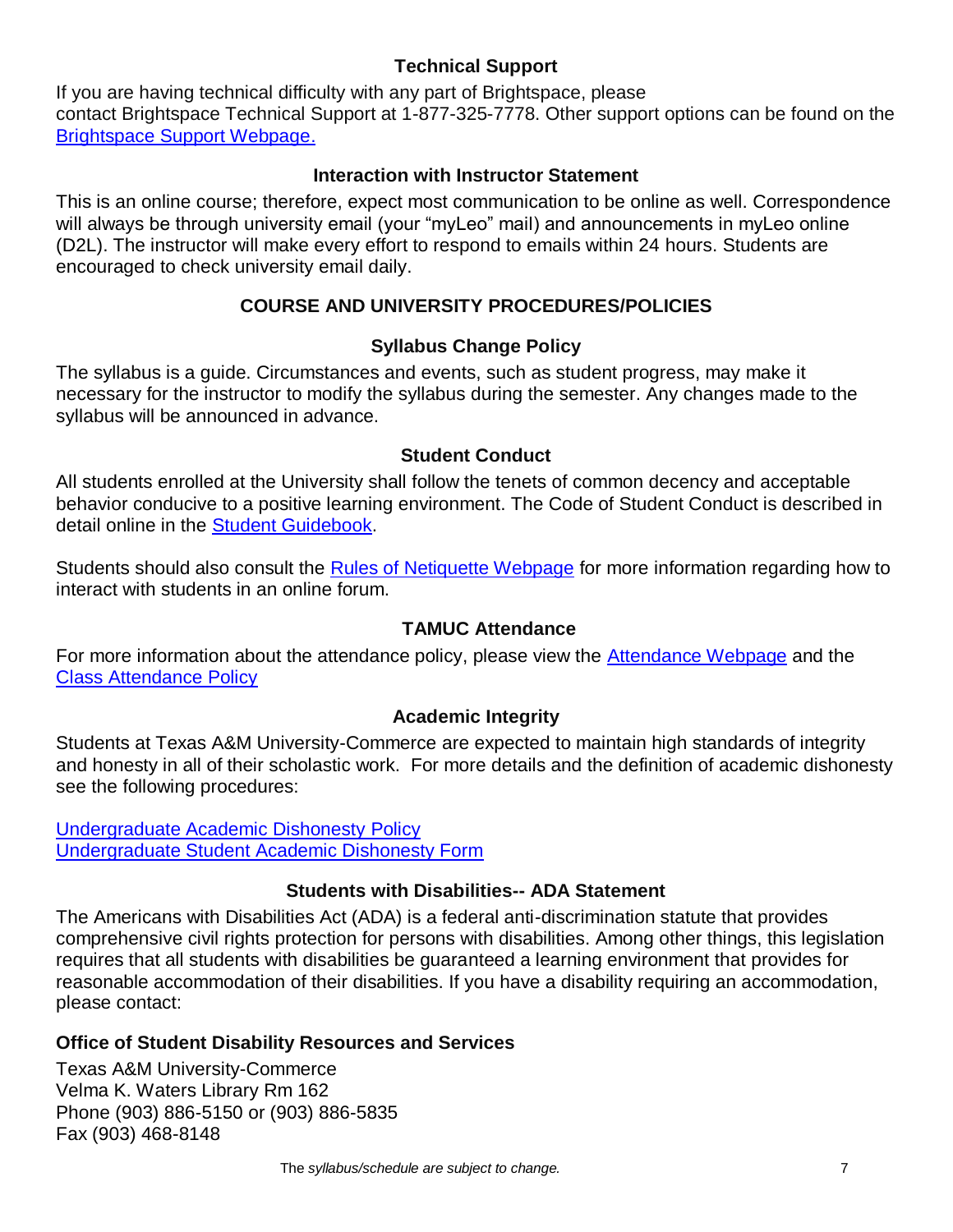Email: [studentdisabilityservices@tamuc.edu](mailto:studentdisabilityservices@tamuc.edu) Website: [Office of Student Disability Resources and Services](http://www.tamuc.edu/campusLife/campusServices/studentDisabilityResourcesAndServices/)

### **Nondiscrimination Notice**

Texas A&M University-Commerce will comply in the classroom, and in online courses, with all federal and state laws prohibiting discrimination and related retaliation on the basis of race, color, religion, sex, national origin, disability, age, genetic information, or veteran status. Further, an environment free from discrimination on the basis of sexual orientation, gender identity, or gender expression will be maintained.

#### **Campus Concealed Carry Statement**

Texas Senate Bill - 11 (Government Code 411.2031, et al.) authorizes the carrying of a concealed handgun in Texas A&M University-Commerce buildings only by persons who have been issued and are in possession of a Texas License to Carry a Handgun. Qualified law enforcement officers or those who are otherwise authorized to carry a concealed handgun in the State of Texas are also permitted to do so. Pursuant to Penal Code (PC) 46.035 and A&M-Commerce Rule 34.06.02.R1, license holders may not carry a concealed handgun in restricted locations.

For a list of locations, please refer to the [Carrying Concealed Handguns On Campus](http://www.tamuc.edu/aboutUs/policiesProceduresStandardsStatements/rulesProcedures/34SafetyOfEmployeesAndStudents/34.06.02.R1.pdf) document and/or consult your event organizer.

Pursuant to PC 46.035, the open carrying of handguns is prohibited on all A&M-Commerce campuses. Report violations to the University Police Department at 903-886-5868 or 9-1-1.

### **Counseling Services**

The Counseling Center at A&M-Commerce, located in the Halladay Building, Room 203, offers counseling services, educational programming, and connection to community resources for students. Students have 24/7 access to the Counseling Center's crisis assessment services by calling 903-886- 5145. For more information regarding Counseling Center events and confidential services, please visit [www.tamuc.edu/counsel.](http://www.tamuc.edu/counsel)

#### **COURSE OUTLINE / CALENDAR**

| <b>Learning Objectives and</b><br><b>Competencies</b>           | <b>Materials to Read or Review</b> | <b>Assignments</b>                                           |
|-----------------------------------------------------------------|------------------------------------|--------------------------------------------------------------|
| Module 1<br><b>Objective- Communication</b><br>• Understand the | <b>PowerPoint Presentation</b>     | <b>Introduction Email</b><br>Pretest<br><b>MODULE 1 Quiz</b> |